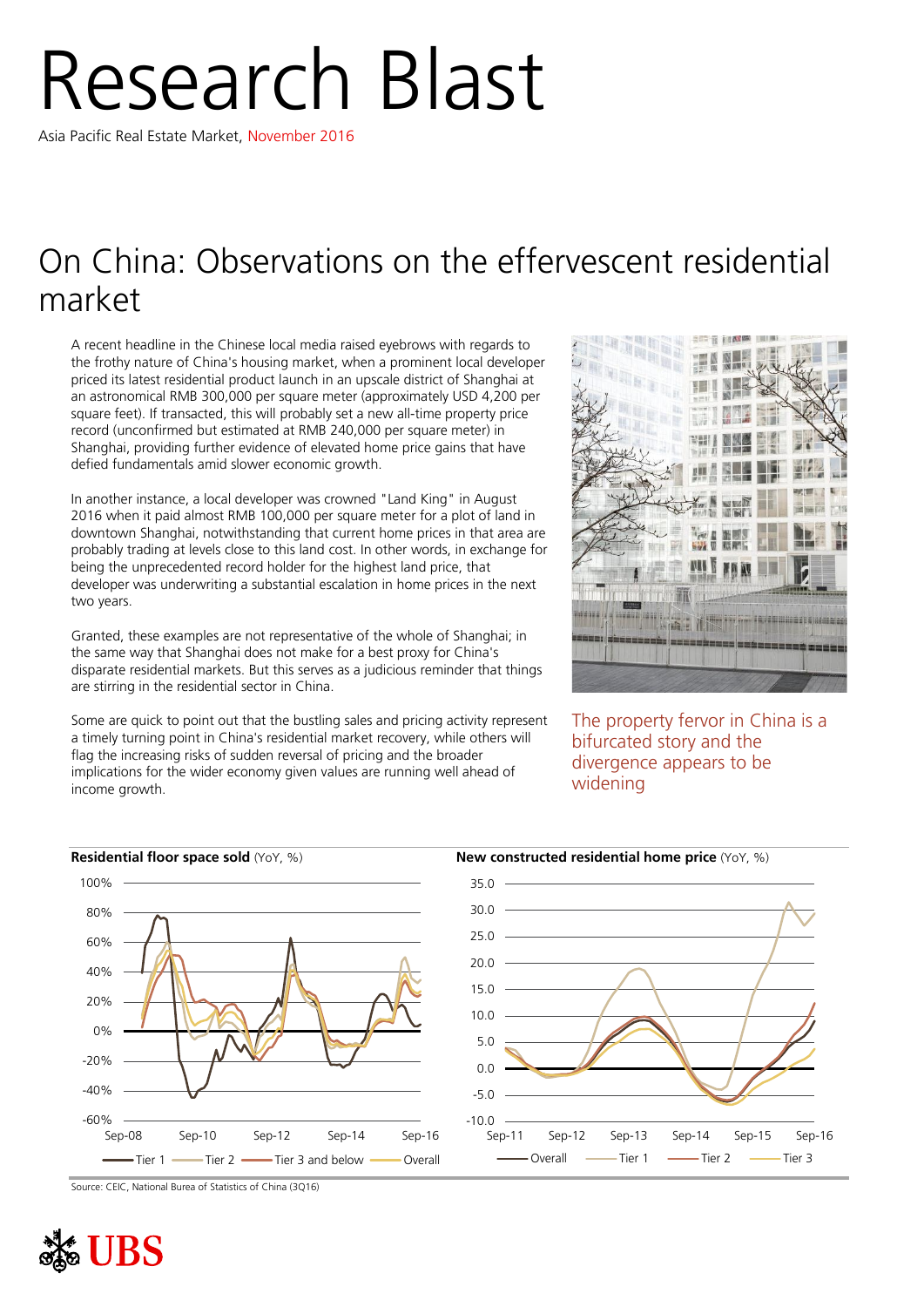There are merits to both arguments. China's third quarter GDP growth in 2016 was a comfortable and predictable 6.7%, much of it attributed to the direct and indirect effects of an eventful residential market. The enthusiasm in the housing sector has supported headline economic activity amid the general slowdown in exports and investment spending. Ailing sectors such as steel and cement have been indirectly given a shot in the arm despite reservations about overcapacity, and consumer sentiments have been further reinforced through the wealth channel as a result of the buoyant property market and improving household balance sheets.

Off-hand, the support for housing and selective industries seems to be an exercise to buy some time as China continues on its uneven restructuring path, but any respite from the economic drag is much needed as the leadership continues to grapple with the unenviable task of rebalancing the economy and minimizing the possibility of a hard landing while maintaining jobs growth.

To a large extent, China's growth continues to be driven by credit and investments, and this is unlikely to change in the near term. The well documented issues of burgeoning local government and corporate debt continue to be major hurdles towards China's deleveraging efforts. Even so, the swiftest and easiest way to generate economic activity and sustain growth is still what the government is most accustomed to; i.e. credit.

Over the past year it has been apparent that China has focused its credit loosening towards households. Traditionally, this sector has been lowly geared and flush with savings. Importantly, any increase in household debt would come from a very low base and an insignificant proportion of total debt, and that may allow China more time to concentrate on other reform goals while ensuring that growth remains supported to some extent.

#### **What is driving this recent property frenzy?**

The property fervor in China is a bifurcated story and the divergence appears to be widening. Home price increases are polarized across markets with the top tier<sup>1</sup> cities seeing considerably higher gains than the many other lower tiered cites which continue to grapple with huge unsold inventory, mostly a legacy of the pre-2013 boom.

As at September 2016, our calculations show that average home prices across China grew by more than 9% year-onyear. However, the gains have been concentrated in Tier 1 cities, which have seen price rises of approximately 29%, ahead of Tier 2 (12.4%) and Tier 3 (3.7%) cities. As such, any sign of a property bubble in terms of pricing and values are mainly isolated to the gateway and more developed cities, whereas lower tier cities continue to languish.







Source: CEIC, National Burea of Statistics of China (as at 3Q16)

And to throw some additional color into this discussion, the inventory overhang situation in China is mainly concentrated in the lower tier cities.

Tier 1 cities continue to enjoy healthy (or even imbalanced) demand-supply dynamics. Our estimates put the excess supply over sales ratio close to two months for Tier 1 cities, and 18 months and 27 months for Tier 2 and the rest of China, respectively. Accordingly, the inventory overhang situation continues to be dismal in Tier 3 cities despite the general impression that home prices and sales are up across China.

 1 Tier 1 cities: Beijing, Guangzhou, Shanghai, Shenzhen Tier 2 cities: Tianjin, Shijiazhuang, Taiyuan, Hohhot, Shenyang, Dalian, Changchun, Harbin,<br>Nanjing, Wuxi, Suzhou, Hangzhou, Ningbo, Wenzhou, Hefei, Fuzhou, Xiamen, Nanchang,<br>Jinan, Qingdao, Zhengzhou, Wuhan, Changsha, Nan Chongqing, Chengdu, Guiyang, Kunming, Xian, Lanzhou, Xining, Yinchuang, Urumqi Tier 3 and below cities: All others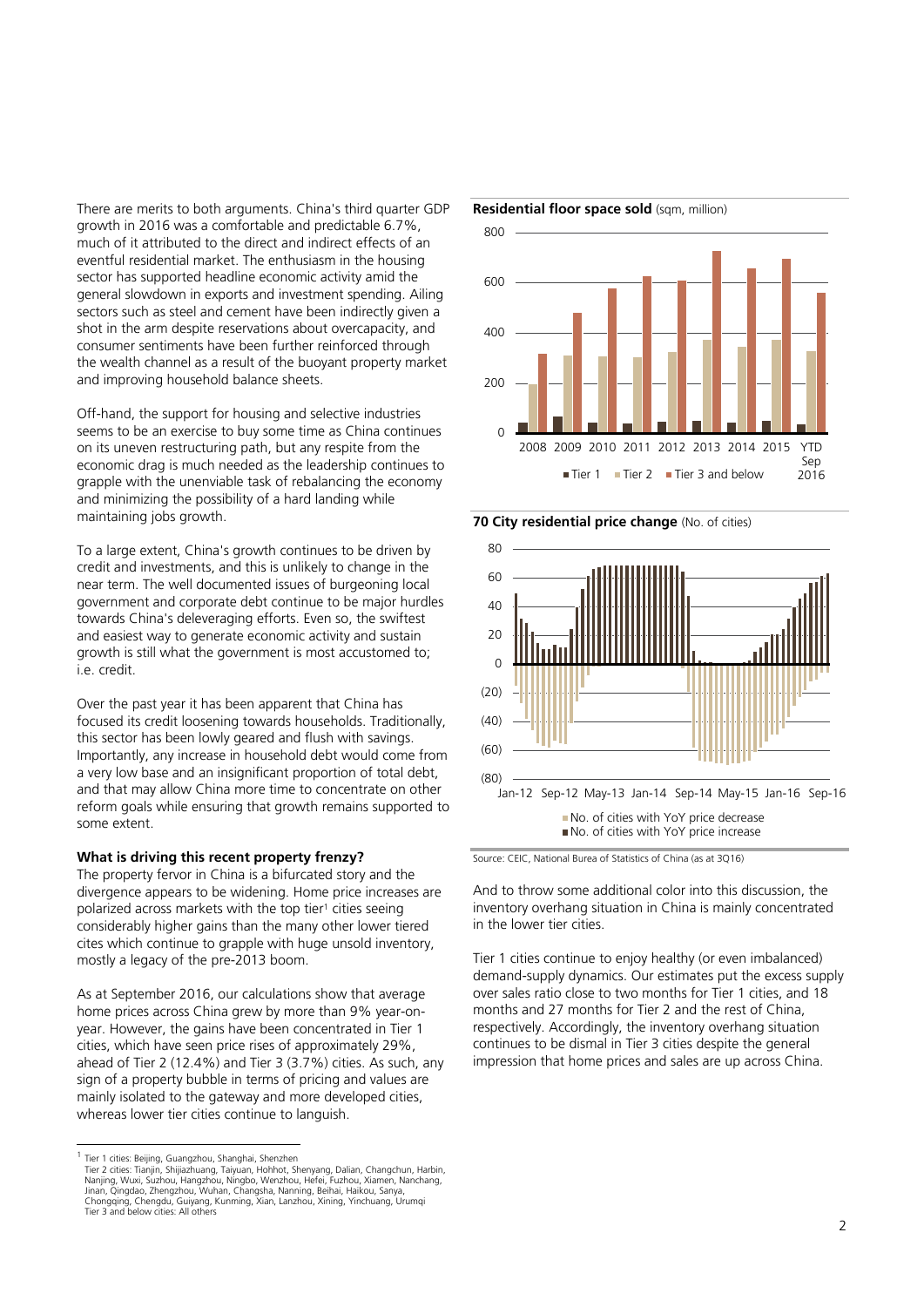

### **Excess of residential starts and residential sales**

**Excess supply and months of sales** (%, months)



Source: CEIC, National Burea of Statistics of China (as at 3Q16), UBS Asset Management, Global Real Estate Research & Strategy estimates

In most markets, the demand for residential property tracks the economic cycle rather closely, which makes the case of China rather unique. There are several reasons why the residential market has been behaving this way despite the softening of China's growth prospects in recent years.

#### *Cultural psyche*

While not apparent to many, Asians – and the Chinese in particular – are keen aficionados of hard assets such as real estate. The appeal of brick and mortar has deep seated cultural roots which cannot be ignored. In the Chinese written language, the characters for home, prosperity, and peace (家,富,安, respectively), to name a few, are all formed with the basic graphical radical of a roof over the head. Having a home is a very basic must-have for those who can afford one; and for the affluent, owning several properties is never considered too much. Part of this alignment between cultural influence and practical considerations is also due to the fact that since

the watershed year in 1998 when market participants were first allowed to buy and sell housing units, residential home prices have increased, helped by rapid wealth accumulation and urbanization in China. To the Chinese in general, residential real estate is a proven asset class which also carries a strong intrinsic significance.

#### *Opening of credit floodgate*

A looser credit policy is perhaps the key reason why home prices have gathered momentum despite the broader emphasis on deleveraging. In 2013, the new leadership's determination to tame the property sector and minimise the associated risks of over-investment and excessive credit growth sparked a multi-year decline in home prices and sales. This clearly had a vicious feedback on the economy and created a persistent drag on growth, giving rise to fears that a hard landing was on the horizon. Fortunately, low debt levels and elevated savings rates have meant that it has been a relatively safe bet for policymakers to boost household credit and leverage over the past year without compromising its overall deleveraging efforts.

And as early as 2015, we started to observe that home purchase restrictions and mortgage accessibility were increasingly being eased across most cities. As at September 2016, outstanding mortgage loans increased by 27% in the first nine months alone, compared to 17% during the same period last year, and 13% in 2014. We have not included shadow loans and peer-to-peer lending in the consumer space, but the year-to-date percentage of net new mortgage loans to total RMB-denominated bank loans in China stands at 38% as at 3Q16, up from 22% in the same period of 2015. And with administrative restrictions on home purchases moderately eased in most cities, that made for the perfect formula to rouse the slumbering housing sector, especially in gateway cities where occupier and investment demand had been significantly pent up.



Source: OECD (as at June 1, 2016)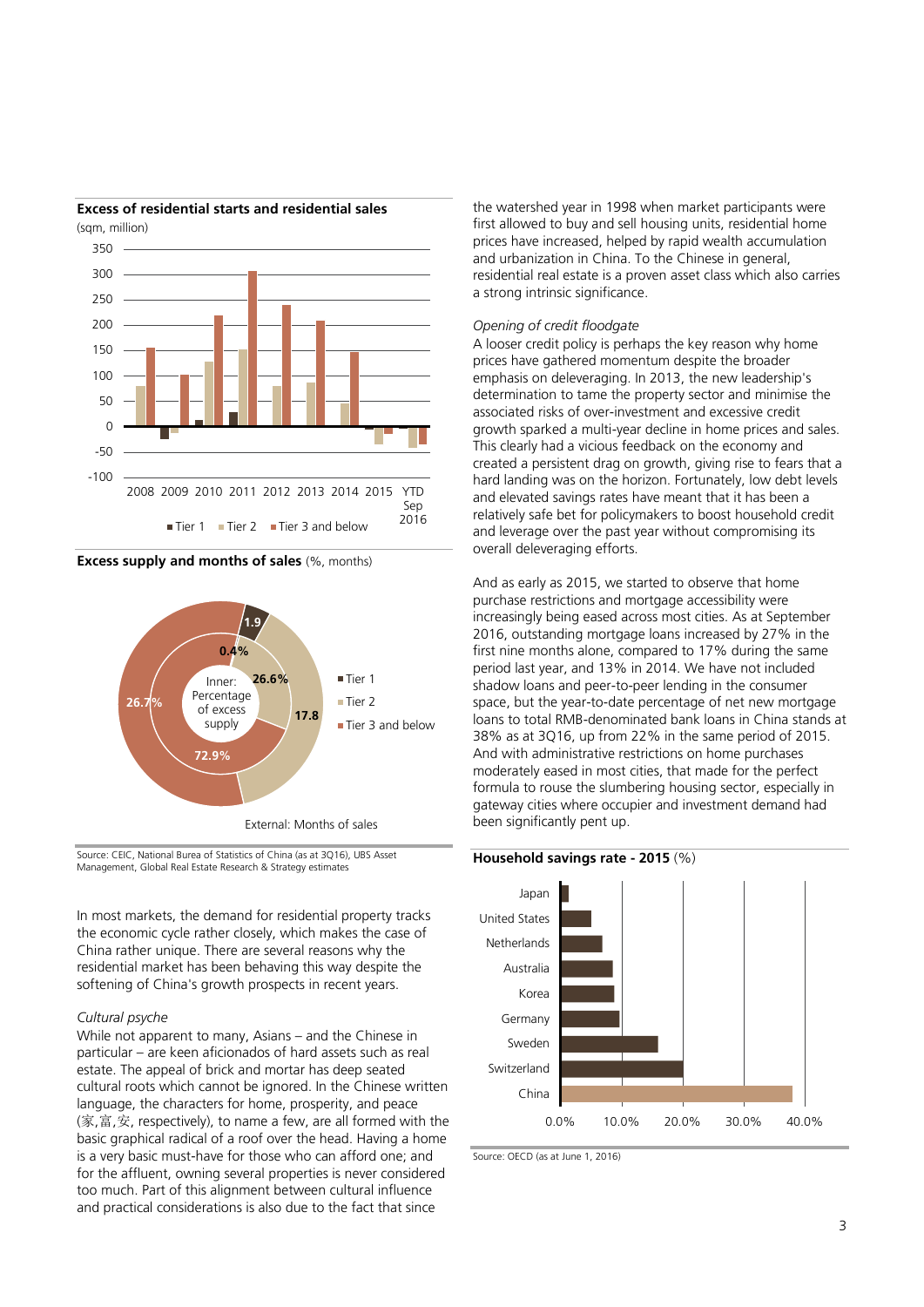

Source: CEIC, National Burea of Statistics of China (as at 3Q16)

#### *Financial repression*

China's financial repression had only been possible because of a closed capital account and tight governmental controls on the banking sector including the regulation of interest rates, which have allowed state-owned banks to act as price-givers on new loans. It has only been recently that lending rates have been deregulated and caps for deposit rates removed.

Relatively low returns on savings and a dearth of alternative investment channels have forced retail investors into property investments. Households are still mostly barred from transferring funds out of the country and the prevalence of local wealth management products, which are mostly backed by low quality underlying assets and implicit government guarantees, have threatened to spin out of control. This flow of capital back into the residential market also coincides with the recent volatility of China's stock exchanges.

#### *Risk considerations: pockets of concern*

We believe that the key risks remain focused on Tier 1 (and some Tier 2) cities, given that home prices have deviated from fundamentals. Recent mortgage loans are likely to be based on frothy valuations and while household leverage remains relatively low, a sharp pullback in the property sector would hit household balance sheets and equity levels. Although we believe the authorities have the resources to minimize the fallout for the broader economy, a sharp housing-led slowdown would weigh on China's economic transition.

The housing market recovery is uneven, and inventory hangover remains high, particularly in lower tier cities. Encouraging a multi-speed residential sector can only intensify the weakness of these cities, as destocking of housing inventory is not picking up pace. The risk of obsolescence increases each day the unsold stock is left vacant.

#### *Policy dilemma*

Tilting the weight of overall leverage towards households is a temporary fix that may have long lasting repercussions. Complacency around state-owned enterprise reforms and corporate deleveraging may slow the progress of China's reforms, which offer structural solutions to China's credit and growth conundrum.

Also, given the multi-speed nature of the housing markets, it remains to be seen how the central government can manage the delicate balance between stemming price inflation in some cities while boosting sales in others.

#### **Key views: different cities different strokes**

Across most pricing metrics, we believe that China's overall residential market has not moved into bubble territory. The same view applies to the majority of China's cities. In fact, local governments have already started to put in place targeted cooling measures to reduce the rate of price inflation. In the near term, although the risks are rising, the likelihood of a sharp pullback in all the local residential markets remains small.

In early October 2016, a senior official from the China Banking Regulatory Commission made public some statistics which were previously rather opaque, throwing some much needed light on the simmering risks arising from the recent property frenzy. For one, the value of mortgage loans in China accounts for slightly more than half of the value of underlying properties, on average. Effectively, at an LTV of 55%, every dollar of home sales has a 45% equity backing up the buyer. The possibility of a negative equity situation is still present, but considerably remote in the absence of a global economic shock which would trigger a sharp pullback in domestic credit.

Secondly, monthly payments on mortgages made by Chinese borrowers represent less than 50% of their monthly incomes on aggregate. This number is a blended figure for the whole of China, as granular official statistics on household income and home prices would paint a stark picture of extreme unaffordability in Tier 1 cities despite higher income levels. But given that data on lower tier cities is not readily available, the repayment ability of Chinese mortgagees in lower tier cities can be inferred to be relatively healthy. Of course this is a function of average home prices being significantly lower in secondary cities, and household incomes continuing to match or even outpace home price growth in lower tier cities.

We believe that 'different cities, different strokes' is likely to be how the Chinese government will approach the residential market.

In Tier 1 cities, strong demand and limited new land supply will support housing sales and pricing over the longer term, despite real risks of overheating. We cannot, however, ignore the fact the Tier 1 cities enjoy the best social, lifestyle and healthcare resources, and that continues to be a magnet for domestic capital. Local governments would do well to further expand land supply near the city fringes or newly built up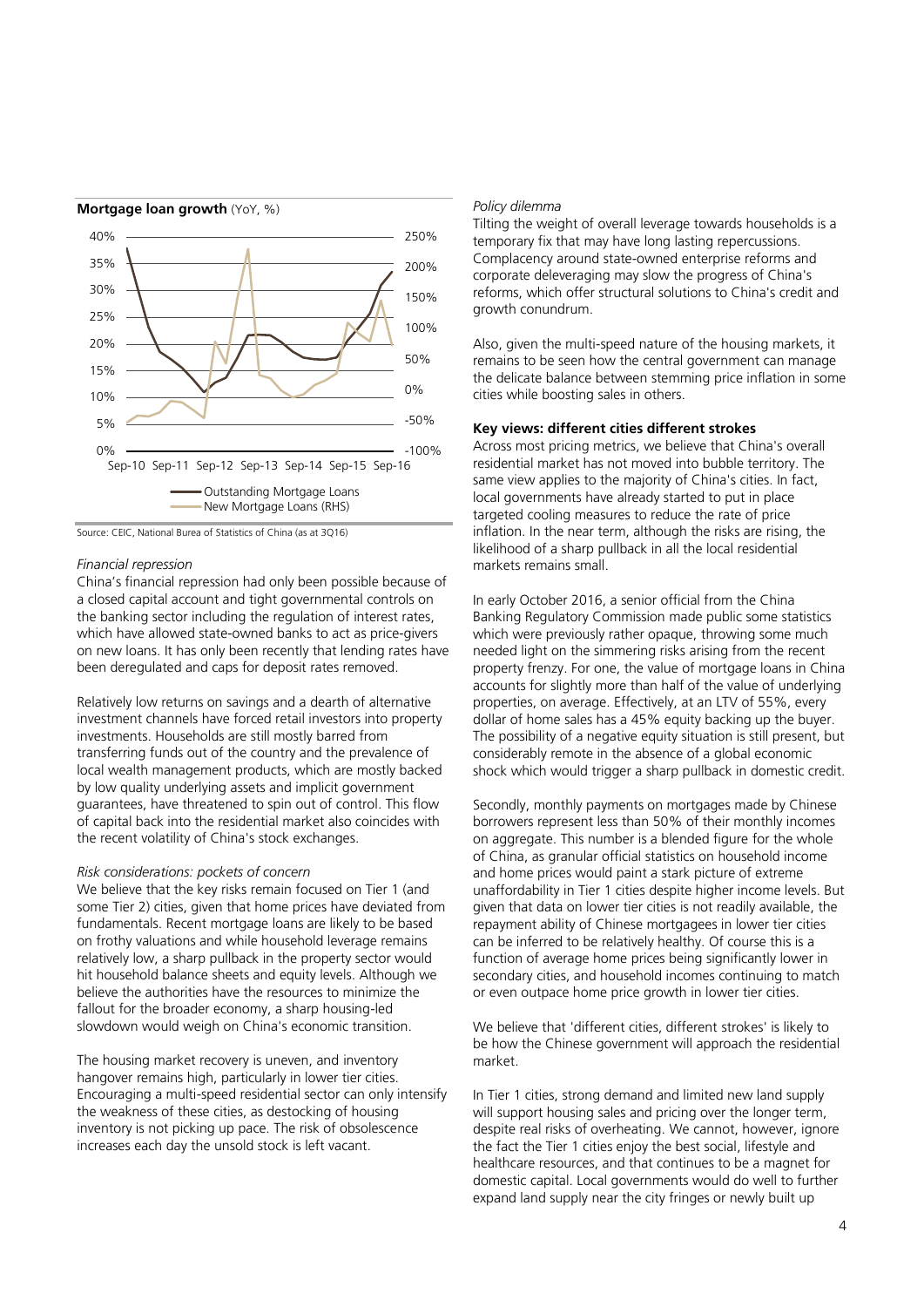areas, and selectively target administrative measures at speculators or investors. That said, significant grey income will continue to defy logic and lean toward the key Tier 1 cities, and this upward pressure on price expectations may be harder to tame than we can possibly imagine. In these cities, prices will likely stabilize once the recent cooling measures take effect but latent demand remains resilient regardless.

Most Tier 2 cities and gateway cities in proximity to Tier 1 cities, such as Hangzhou, Nanjing and Tianjin, have benefitted from spillover investment demand from buyers who have been priced out of Tier 1 cities such as Shanghai and Beijing. Insofar as we are concerned, and counterintuitively, the destocking process in these cities requires some form of incremental price support, which will enhance the appeal of residential property to buyers. Selective cooling measures will also help ensure that the speculative components of home purchases are toned down. However, we expect that the next phase of China's urbanization will usher more real residential demand into these cities, and thus keeping home prices affordable is critical to the government. So, Tier 2 cities enjoy a good mix of investment and occupier demand for homes,

and with the marginal economic growth potential relatively strong, we believe selective Tier 2 cities may offer the best tactical value for both developers and homebuyers. The lower tier cities continue to be markets where inventory destocking should take precedence over home price gains. Without the investment attractiveness of their gateway city counterparts, Tier 3 cities are likely to face the greatest challenges in the next few years, even as urbanization efforts continue to direct real demand into these markets. However, urbanization needs to come hand in hand with rural land reforms, jobs creation and income growth, which we believe are still lagging in most cities in the Tier 3 and below category. The residential boom post the global financial crisis led to many developers moving aggressively into lower tier cities where land cost was relatively cheaper, of which the vestige now is the inventory overhang threatening to cripple both the corporate sector and the physical market. Several local governments have also initiated plans to acquire and convert commodity housing into social housing, seeking to relieve some burden off the massive oversupply situation. It remains unclear as to what may transpire, but as of now, we do not find Tier 3 residential markets an exciting play, on a riskadjusted basis.